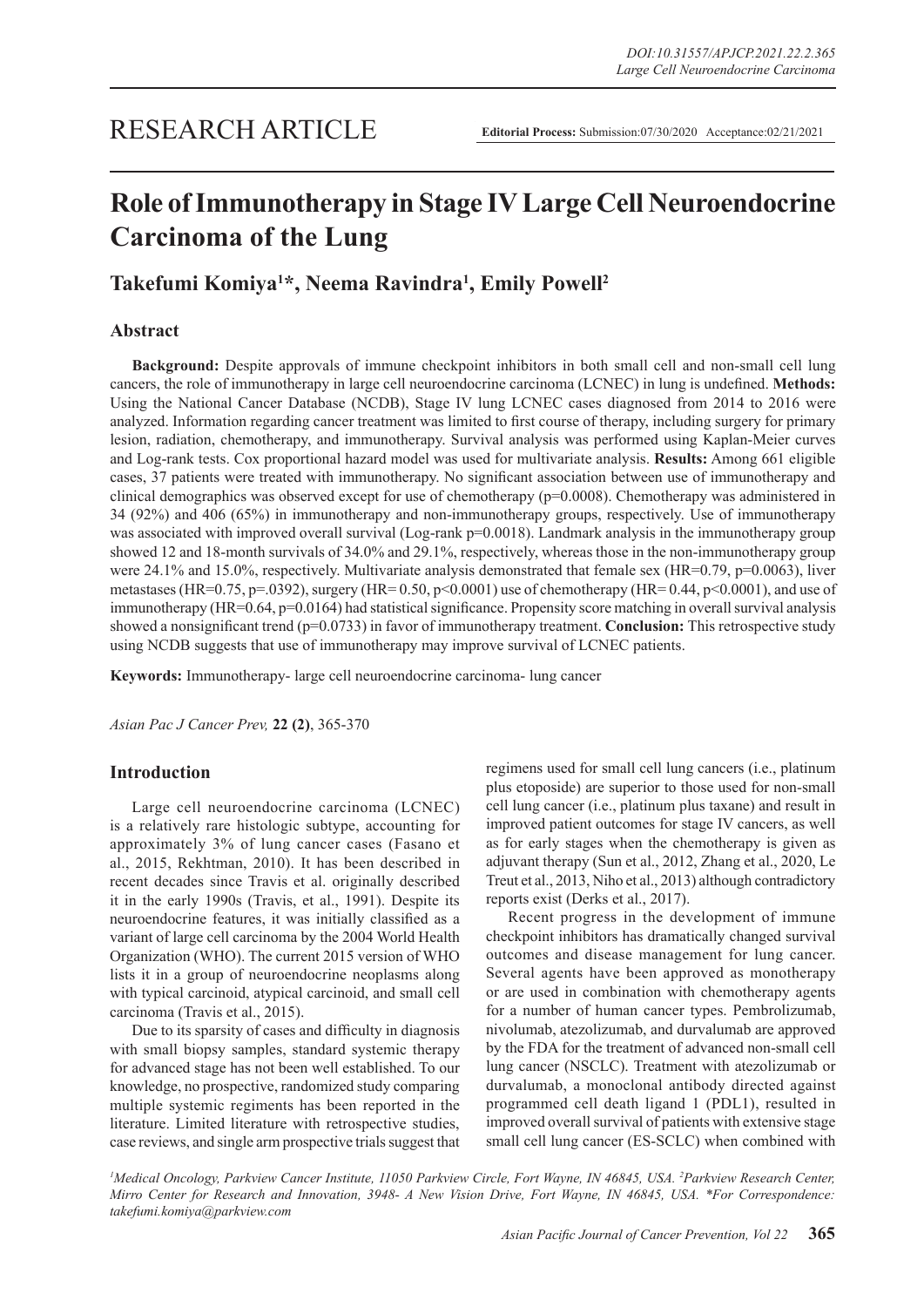#### *Takefumi Komiya et al*

first-line chemotherapy (Horn et al., 2018, Paz-Ares et al., 2019). Although these agents are currently investigated in early stage settings of SCLC and NSCLC, rare cancer subtypes such as LCNEC may not be investigated soon due to paucity of the disease. It seems unlikely that controlled randomized studies will be conducted specifically for LCNEC for the next few decades.

Because of limitations in retrospective case series and lack of potential for prospective clinical trials for rare disease such as LCNEC, cancer researchers commonly use large databases to analyze rare cancer types. Although there are some limitations, this approach allows assessment of prognosis and impact of therapeutic interventions across a larger patient population. Using the National Cancer database (NCDB), we investigated whether the use of immunotherapeutic agents influences overall survival in patients with stage IV LCNEC.

#### **Materials and Methods**

#### *NCDB*

The National Cancer Data Base (NCDB) is a joint project of the Commission on Cancer (CoC) of the American College of Surgeons and the American Cancer Society. The CoC's NCDB and the hospitals participating in the CoC NCDB are the source of the de-identified data used herein; they have not verified and are not responsible for the statistical validity of the data analysis or the conclusions derived by the authors. The data is considered as hospital-based rather than population-based.

After obtaining approval by CoC, access to information of deidentified cases with stage IV NSCLC was granted in October 2019. A total of 101,169 adult cases diagnosed between 2014 and 2016 at the CoC participating institution in the United States were screened for the current study. Eligible cases must have the diagnostic ICD-O-3 code for LCNEC (8013/3) and have survived for at least one month (Figure 1). Presence or absence of IO (immunotherapy) as the first course of therapy was available. They were assigned into IO positive vs. negative groups. Information regarding name, regimen, dose, dosing frequency of IO was not available.

Available background characteristics included age

 $(\leq 70 \text{ vs. } 70+)$ , sex (male vs. female), race (white vs. others), type of institution (academic vs. non-academic), presence of insurance, Charlson-Deyo comorbidity score (0-1 vs. 2-3), presence of brain/liver metastases, use of external beam radiation, use of multiagent chemotherapy in first course of therapy. Reporting any cell with less than 10 cases were prohibited according to agreement with CoC and NCDB.

Overall survival data was available according to IO status in first course of therapy. Progression-free, time-to-progression, or other survival data were not available.

#### *Statistics*

Relationships between clinical characteristics and use of IO were determined by chi-square tests. Survival analysis was conducted using Kaplan-Meier and Logrank methods. A p-value of less than 0.05 on a two-tailed statistical analysis was considered significant. Univariate and multivariate Cox proportional hazard analyses were performed using JMP version 14 (SAS Institute, Cary, NC, USA). Propensity score matching analysis included all the variables listed in Table 1 and was performed according to XLSTAT software guideline (Rosenbaum, 1989).

This is a hospital-based study that involves no identifiable information for individuals throughout the analyses. This study was reviewed by the institutional review board at Parkview Health and was designated exempt from human subject research.

#### **Results**

#### *Patient characteristics*

A total of 661 patients with stage IV LCNEC diagnosed between 2014 and 2016 met eligibility for this study (Table 1). Among those, 37 and 624 patients were assigned to IO or non-IO group, respectively.

In the IO group, the majority of cases were categorized as follows: less than age 70 (68%), male sex (62%), white, insured (100%), treated at non-academic centers (54%), Charlson-Deyo (CD) comorbidity score of 0-1, absence of brain metastasis, absence of liver metastasis (73%), absence of surgery (97%), and presence of chemotherapy.



Figure 1. Study Flow Diagram of Case Eligibility. NSCLC, non-small cell lung cancer; NCDB, National Cancer Database; OS, overall survival; LCNEC, large cell neuroendocrine carcinoma; IO, immunotherapy.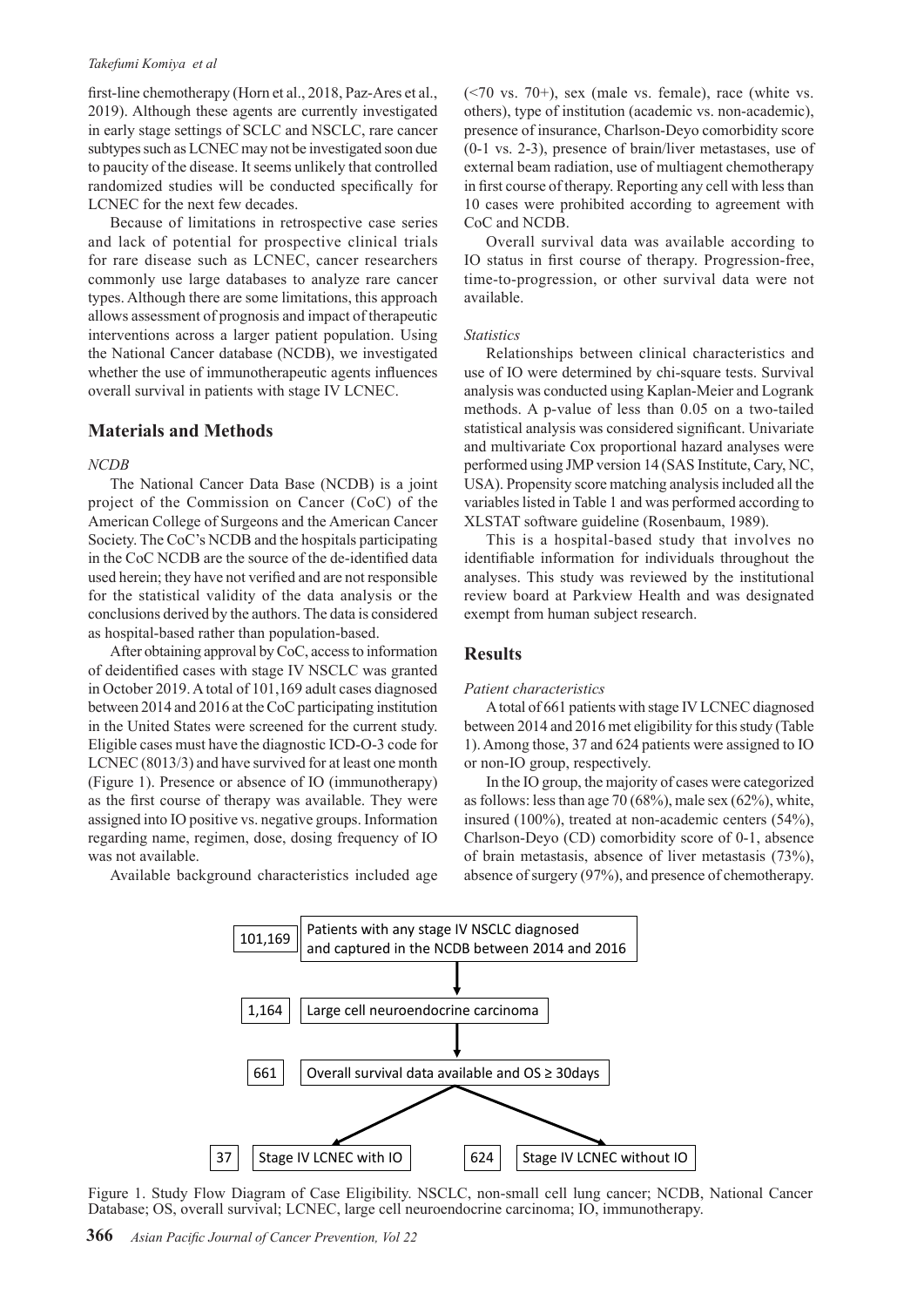#### *DOI:10.31557/APJCP.2021.22.2.365 Large Cell Neuroendocrine Carcinoma*

| Table 1. Clinical Characteristics of Stage IV LCNEC |  |
|-----------------------------------------------------|--|
| Patients with or without Immunotherapy              |  |

Table 2. Clinical Characteristics of Stage IV LCNEC Patients with or without Immunotherapy: Propensity Score Matched Cases

|                            | Immunotherapy |              | Total      | P value |
|----------------------------|---------------|--------------|------------|---------|
|                            | Yes           | No           |            |         |
| Total                      | 37 (100%)     | $624(100\%)$ | 661 (100%) |         |
| Age                        |               |              |            |         |
| <70                        | 25 (68%)      | 398 (64%)    | 423 (64%)  | 0.641   |
| $70+$                      | 12(32%)       | 226 (36%)    | 238 (36%)  |         |
| Sex                        |               |              |            |         |
| Male                       | 23 (62%)      | 337 (54%)    | 360 (54%)  | 0.333   |
| Female                     | 14 (38%)      | 287 (46%)    | 301 (46%)  |         |
| Race                       |               |              |            |         |
| Whites and others          | 37 (100%)     | 624 (100%)   | 661 (100%) | 0.943   |
| Insurance status           |               |              |            |         |
| Uninsured                  | $0(0\%)$      | 19(3%)       | 19(3%)     | 0.281   |
| Others                     | 37 (100%)     | 605 (97%)    | 642 (97%)  |         |
| Institution                |               |              |            |         |
| Academic                   | $17(46\%)$    | 201 (32%)    | 218 (33%)  | 0.084   |
| Others                     | 20 (54%)      | 423 (68%)    | 443 (67%)  |         |
| Charlson-Deyo score        |               |              |            |         |
| 0-1 and $2-3+$             | 37 (100%)     | $624(100\%)$ | 661 (100%) | 0.541   |
| Brain metastasis           |               |              |            |         |
| Yes and No                 | 37 (100%)     | $624(100\%)$ | 661 (100%) | 0.127   |
| Liver metastasis           |               |              |            |         |
| Yes                        | 10(27%)       | 170 (27%)    | 180 (27%)  | 0.977   |
| N <sub>0</sub>             | 27 (73%)      | 454 (73%)    | 481 (73%)  |         |
| Surgery for primary lesion |               |              |            |         |
| Yes                        | 10(3%)        | 170(6%)      | 180(27%)   | 0.43    |
| N <sub>0</sub>             | 27 (97%)      | 454 (94%)    | 481 (73%)  |         |
| Radiation                  |               |              |            |         |
| Yes                        | $17(46\%)$    | 324 (52%)    | 341 (52%)  | 0.48    |
| N <sub>0</sub>             | 20 (54%)      | 300 (48%)    | 320 (48%)  |         |
| Chemotherapy               |               |              |            |         |
| Yes and No                 | 37 (100%)     | 624 (100%)   | 661 (100%) | 0.0008  |

Note: Due to NCDB agreement, cells with less than 10 cases in Race, Charlson-Deyo score, Brain metastasis and Chemotherapy were combined with other opposing cells.

There was no significant association between the clinical characteristics and presence/absence of IO except for use of chemotherapy; more patients (92%) in the IO group

A: all patients



Figure 2. Overall Survival According to Use of Immunotherapy

|                            | Immunotherapy |             | Total     | P value |
|----------------------------|---------------|-------------|-----------|---------|
|                            | Yes           | No          |           |         |
| Total                      | 37 (100%)     | 37 (100%)   | 74 (100%) |         |
| Age                        |               |             |           |         |
| <70                        | 25 (68%)      | 26(70%)     | 51 (69%)  | 0.8017  |
| $70+$                      | 12(32%)       | $11(30\%)$  | 23 (11%)  |         |
| Sex                        |               |             |           |         |
| Male                       | 23 (62%)      | 25 (68%)    | 48 (65%)  | 0.6263  |
| Female                     | 14 (38%)      | 12(32%)     | 26 (35%)  |         |
| Race                       |               |             |           |         |
| Whites and Others          | 37 (100%)     | 37 (100%)   | 74 (100%) | 0.7438  |
| Insurance status           |               |             |           |         |
| Uninsured                  | $0(0\%)$      | $0(0\%)$    | $0(0\%)$  | 1       |
| Others                     | 37 (100%)     | 37 (100%)   | 74 (100%) |         |
| Institution                |               |             |           |         |
| Academic                   | 17(46%)       | 16(43%)     | 33 (45%)  | 0.8151  |
| Others                     | 20 (54%)      | 21 (57%)    | 41 (55%)  |         |
| Charlson-Deyo score        |               |             |           |         |
| $0-1$ and $2-3+$           | 37 (100%)     | 37 (100%)   | 74 (100%) | 0.1647  |
| Brain metastasis           |               |             |           |         |
| Yes and No                 | 37 (100%)     | 37 (100%)   | 74 (100%) | 0.2785  |
| Liver metastasis           |               |             |           |         |
| Yes                        | 10(27%)       | 11 $(30\%)$ | 21 (28%)  | 0.7965  |
| No                         | 27 (73%)      | 26 (70%)    | 53 (72%)  |         |
| Surgery for primary lesion |               |             |           |         |
| Yes and No                 | 37 (100%)     | 37 (100%)   | 74 (100%) | 0.3039  |
| Radiation                  |               |             |           |         |
| Yes                        | 17(46%)       | 16(43%)     | 33 (45%)  | 0.8151  |
| No                         | 20 (54%)      | 21 (57%)    | 41 (55%)  |         |
| Chemotherapy               |               |             |           |         |
| Yes and No                 | 37 (100%)     | 37 (100%)   | 74 (100%) | 0.6433  |

Note: Due to NCDB agreement, cells with less than 10 cases in Race, Charlson-Deyo score, Brain metastasis and Chemotherapy were combined with other opposing cells

received chemotherapy than those in the non-IO group. In the propensity matched analysis, all the variables were matched and balanced. No significant correlation between

## B: Propensity score matched

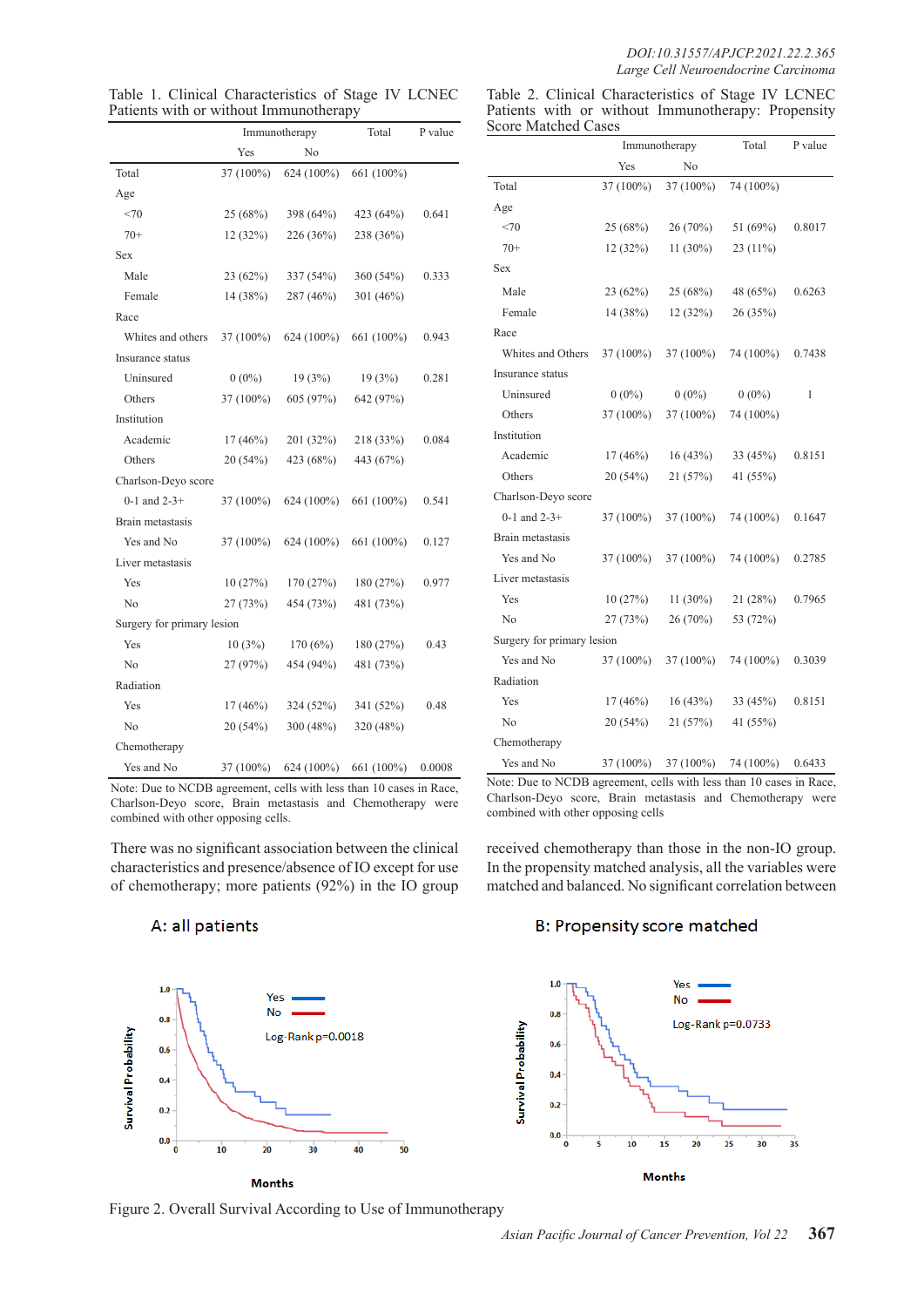#### *Takefumi Komiya et al*

Table 3. Univariate and Multivariate Analysis in Original Cohort

| Variable                     | Univariate<br>HR $(95\%CI)$ | P value  | Multivariate<br>HR $(95\%CI)$ | P value  |
|------------------------------|-----------------------------|----------|-------------------------------|----------|
| Age: $\leq$ 70/70+           | $0.75(0.63-0.89)$           | 0.0013   | $0.87(0.73-1.05)$             | 0.151    |
| Sex: F/M                     | $0.79(0.67-0.93)$           | 0.005    | $0.79(0.67-0.94)$             | 0.0063   |
| Race: Other/W                | $0.78(0.62 - 0.98)$         | 0.0297   | $0.83(0.65-1.05)$             | 0.1199   |
| Insurance: Other/Uninsured   | $0.88(0.57-1.46)$           | 0.6016   | $0.74(0.47-1.23)$             | 0.2318   |
| Institution: Academic/Other  | $0.83(0.69-0.98)$           | 0.033    | $0.92(0.76-1.11)$             | 0.3896   |
| Charlson-Deyo score: 0-1/2-3 | $0.79(0.63-1.00)$           | 0.047    | $0.84(0.67-1.07)$             | 0.1619   |
| Brain metastasis: N/Y        | $0.95(0.79-1.13)$           | 0.5406   | $0.94(0.77-1.16)$             | 0.5829   |
| Liver metastasis: N/Y        | $0.75(0.63-0.90)$           | 0.0026   | $0.81(0.67-0.99)$             | 0.0392   |
| Surgery: Y/N                 | $0.50(0.32-0.73)$           | 0.0001   | $0.46(0.30-0.68)$             | < 0.0001 |
| Radiation: Y/N               | $0.91(0.77-1.07)$           | 0.248    | $0.98(0.81-1.20)$             | 0.8736   |
| Chemotherapy: Y/N            | $0.44(0.37-0.52)$           | < 0.0001 | $0.44(0.37-0.53)$             | < 0.0001 |
| Immunotherapy: Y/N           | $0.63(0.42-0.91)$           | 0.0112   | $0.64(0.43-0.93)$             | 0.0164   |

any variable and IO status was observed (Table 2). Due to the restriction by CoC and NCDB, cells with less than 10 cases are not provided in Table 1 or 2.

#### *Survival analysis*

Univariate and multivariate analyses were conducted for the original cohort. In the univariate analysis, significantly improved survival was seen in young age, female sex, non-white race, academic institution, CD score of 0-1, absence of liver metastasis, use of surgery, use of chemotherapy, and use of IO. Female sex, absence of liver metastasis, use of surgery, use of chemotherapy, and use of IO remained statistically significant in multivariate analyses (Table 3). Kaplan-Meier and Logrank methods demonstrated a statistically improved survival in the original cohort ( $p=p=0.0018$ ) and a non-significant trend in propensity score matched cohort (p=0.0733) (Figure 2).

## **Discussion**

LCNEC is a relatively rare and aggressive type of lung cancer with abysmal prognosis that accounts for 3% of lung cancer with most patients being diagnosed in advanced stages (Fasano et al., 2015). LCNEC is classified accordingly because of its biological and clinical features. It is included in the group of thoracic neuroendocrine tumor per 2015 WHO classification of lung and pleural tumors (Travis et al., 2015).

Pulmonary LCNEC may have the following features which include (1) morphology of nesting, peripheral palisading, and rosettes (2) expression of neuroendocrine markers like synaptophysin, chromogranin A, TTF-1 Thyroid transcription factor, and CD56 (3) necrosis over large zones with mitotic rates >10 per 10 high power fields (Travis et al., 2015). Despite efforts to define these features, diagnosis of LCNEC remains a challenge for pathologists, especially with small biopsy specimens. For instance, in the two prospective, single-arm clinical trials of SCLC-like chemotherapy regimens for advanced LCNEC, central pathology review determined 11 of 41 cases and 11 of 40 cases should be reclassified as different diagnoses (Le Treut et al., 2013, Niho et al., 2013), demonstrating frequent disagreement among pathologists.

To improve diagnosis and understanding of LCNEC, researchers investigated molecular characteristics of LCNEC to further define its unique biologic features. Rekhtman et al., (2016) identified that 40% of these tumors are similar to SCLC which is characterized by p53 and RB1 gene alterations, whereas 55.5% had mutations such as STK11/Kras that are commonly seen in NSCLC. Moreover, 15% of LCNEC tumors showed genetic changes in P13K/AKT/mTOR pathway; it was also observed that LCNEC might have activating mutations in receptor tyrosine kinase genes such as EGFR, KIT, ERBB2 (Umemura et al., 2014, Miyoshi et al., 2017). Although these finding do not seem very helpful in current practice, further research into the molecular mechanisms of LCNEC might assist oncologists in the future.

More practically, medical oncologists facing advanced LCNEC in clinic must determine how to manage the cases with systemic therapy. Most reports below suggest using SCLC-based regimens in LCNEC patients. Sun et al. (2012) revealed that advanced LCNEC could be treated in a similar manner as SCLC rather than NSCLC and the response rates to platinum-based chemotherapy were 60% compared to non-platinum based chemotherapy which was 11%, with the overall survival OS being 16.5 vs. 9.2 months in SCLC regimen and NSCLC regimen group, respectively.

Consistent with these findings, another study conducted by Shimada et al., (2012). observed a response rate of 61% vs. 63% to initial chemotherapy and that of 86% vs. 98% to chemoradiotherapy in patients high grade LCNEC vs. SCLC, suggesting that chemotherapy treatment using SCLC standard protocol significantly improves the OS of patients with LCNEC compared to that of NSCLC-based protocols.

In contrast, there are contradictory reports that do not suggest use of SCLC-like regimens. Igawa el al., (2010) evaluated 14 patients with high-grade unresectable LCNEC, with various platinum-based combination regimens or irinotecan (SCLC-like regimen) vs. vinorelbine or docetaxel alone (NSCLC-like regimen), and found the objective response rate to be 50% (7/14)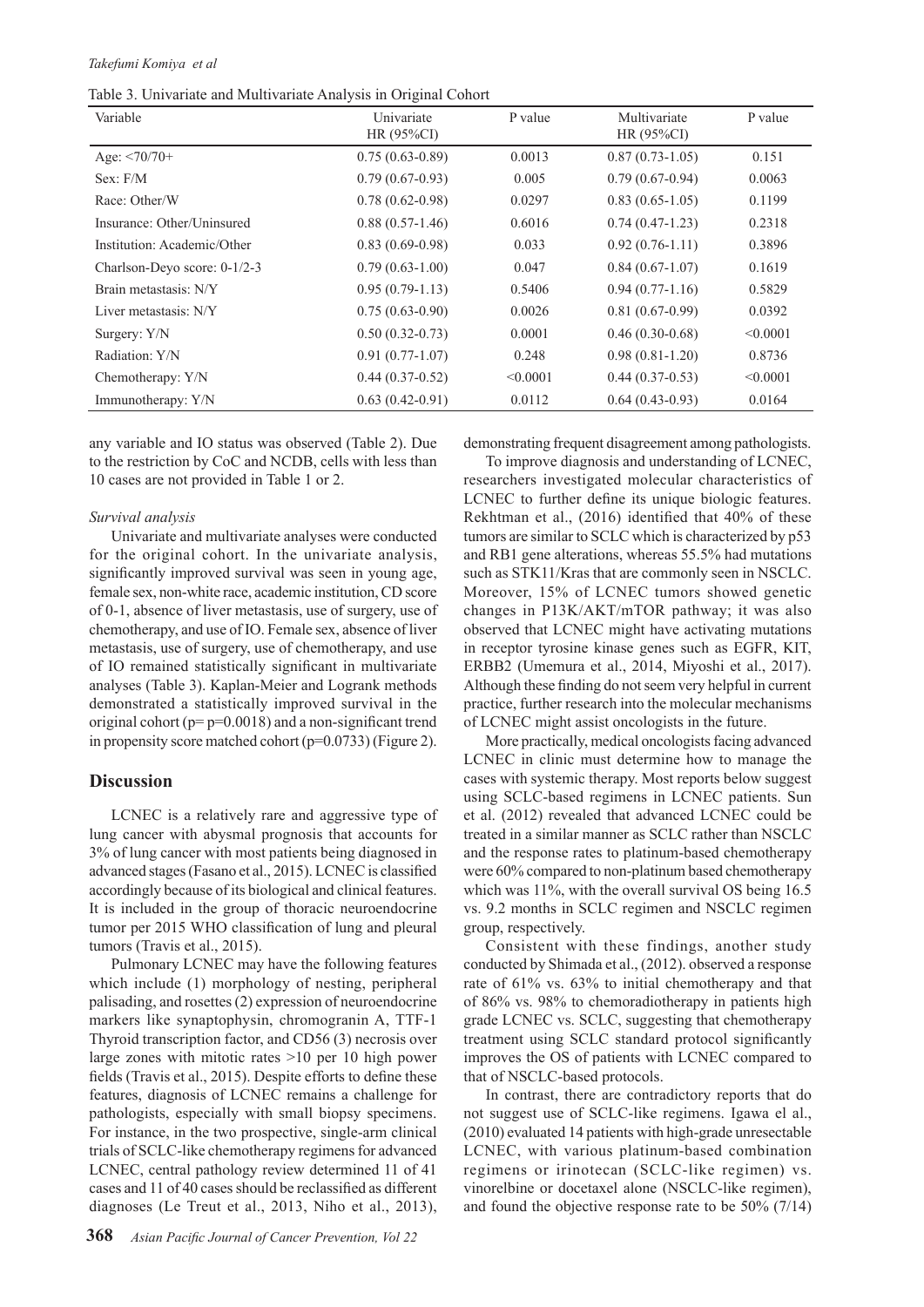vs. 53% (41/77); one-year survival rate to be 34% vs. 48%; median survival time of 10 months vs. 12.3 months.

In keeping with this, another study conducted by Varlotto et al., (2011) based on the data obtained from Surveillance, Epidemiology and End Results Program (SEER) of the US National Cancer Institute, stated that in patients with LCNEC had characteristics where overall survival and Lung cancer-specific survival rates were more similar to those with other large cell carcinomas than SCLC. Derks et al., (2017) also reported overall survival for LCNEC patients treated with NSCLC based regimen was significantly longer than that for those treated with SCLC based regimen with a median survival of 8.5 vs 6.7 months, respectively. While this controversy still remains, prognosis of advanced LCNEC remains extremely poor regardless of treatment regimens. There is a need for novel systemic therapies to improve poor outcomes for patients with LCNEC.

The use of IO agents has shown promising results in the treatment of solid tumors such as melanoma, NSCLC, renal cell cancer; therefore, we investigated IO use in LCNEC of the lung. Since first-line chemotherapy has limited efficacy in LCNEC, the use of IO may become an alternative option in the treatment of advanced LCNEC. PD-1/PD-L1 inhibitors are proven to improve survival in advanced stage NSCLC, and also have activity for SCLC (Horn et al., 2018, Paz-Ares et al., 2019). Still, IO efficacy in LCNEC is unknown and limited due to a few case reports.

In the first case report, metastatic LCNEC in two patients confirmed by lung biopsies were treated with nivolumab as the sixth and third-line of treatment, showing responses in both cases with a decrease in serum tumor marker levels and significant tumor reduction (Daido et al., 2017). In a second case report, a strong and robust response to pembrolizumab was observed in a metastatic LCNEC despite the tumor being PD-L1 negative by immunohistochemistry (Wang et al., 2017). A third paper reported a case of locally advanced LCNEC with complete tumor response after palliative thoracic radiotherapy and treatment with nivolumab, indicating that radiation may enhance the activity of PD-1/PD/L1 inhibitors in LCNEC (Mauclet et al., 2019).

This retrospective NCDB analysis demonstrated that the IO group had 12 and 18-month survival of 34.0% and 29.1% as compared to 24.1% and 15.0% in the non-IO group. Multivariate analyses showed that female sex, absence of liver metastasis, use of surgery, use of chemotherapy, use of IO remained statistically significant. Propensity score matching analysis in overall survival showed a non-significant trend (p=0.0733) in favor of the IO group. These findings suggest that IO treatment benefits patients with advanced LCNEC.

We however acknowledge the limitation of current study. This is a retrospective, "hospital-based" data analysis using NCDB database. With lack of central review, histologic diagnosis of LCNEC was completely up to local pathologists. As discussed earlier, there might be cases to which alternative diagnoses can be assigned due to common discrepancies among pathologists. Administration of IO agents was recorded only when they

were used as part of first course of therapy. Information regarding regimen, dose, frequency, duration, presence of other concurrent treatment modality was not available. It was unknown how IO agents were obtained for treatment such as through prospective clinical trials. The number of cases treated with IOs was relatively small, accounting for only 5.6% of total population. Nevertheless, the current study includes propensity score matching and a larger sample size than what is currently available in the literature.

In conclusion, our findings suggest that use of IO might improve outcomes for advanced LCNEC patients. Further investigation is warranted to define the role of IO treatment in advanced LCNEC.

## **Acknowledgements**

Authors thank Mindy Flanagan for her support in data analysis.

#### *Authors' contributions*

Made substantial contributions to conception and design of the study and performed data analysis and interpretation: Komiya T;

Performed data acquisition, as well as provided administrative, technical, and material support: Komiya T; Manuscript preparation: all authors

## *Availability of data and materials*

The data supporting their findings were provided by National Cancer Database (NCDB). The data will not be shared due to NCDB's policy.

Financial Support and Sponsorship: not applicable Ethical approval and consent to participate

Not applicable. This is a retrospective analysis on anonymized data provided by NCDB. The study was reviewed and approved by institutional review board at Parkview Health.

## *Consent for Publication*

Not applicable

## **References**

- Daido W, Yamasaki M, Saito N, et al (2017). Effectiveness of Nivolumab in large cell neuroendocrine carcinoma of lung – a report of two cases. *Gan To Kagaku Ryoho*, **44**, 59-62 (in Japanese)
- Derks JL, Jan van Suylen R, Thunnissen E, et al (2017). Chemotherapy for pulmonary large cell neuroendocrine carcinomas: does the regimen matter?. *Eur Respir J*, **49**, 1601838
- Fasano M, Della Corte CM, Papaccio F, Ciardiello F, Morgillo F (2015). Pulmonary large-cell neuroendocrine carcinoma: from epidemiology to therapy. *J Thorac Oncol*, **10**, 1133-41.
- Horn L, Mansfield AS, Szczęsna A, et al (2018). First-line atezolizumab plus chemotherapy in extensive-stage small-cell lung cancer. *N Engl J Med*, **379**, 2220-9.
- Igawa S, Watanabe R, Ito I, et al (2010). Comparison of chemotherapy for unresectable pulmonary high-grade non-small cell neuroendocrine carcinoma and small-cell lung cancer. *Lung Cancer*, **68**, 438–45.
- *Asian Pacific Journal of Cancer Prevention, Vol 22* **369** Le Treut J, Sault MC, Lena H, et al (2013). Multicentre phase